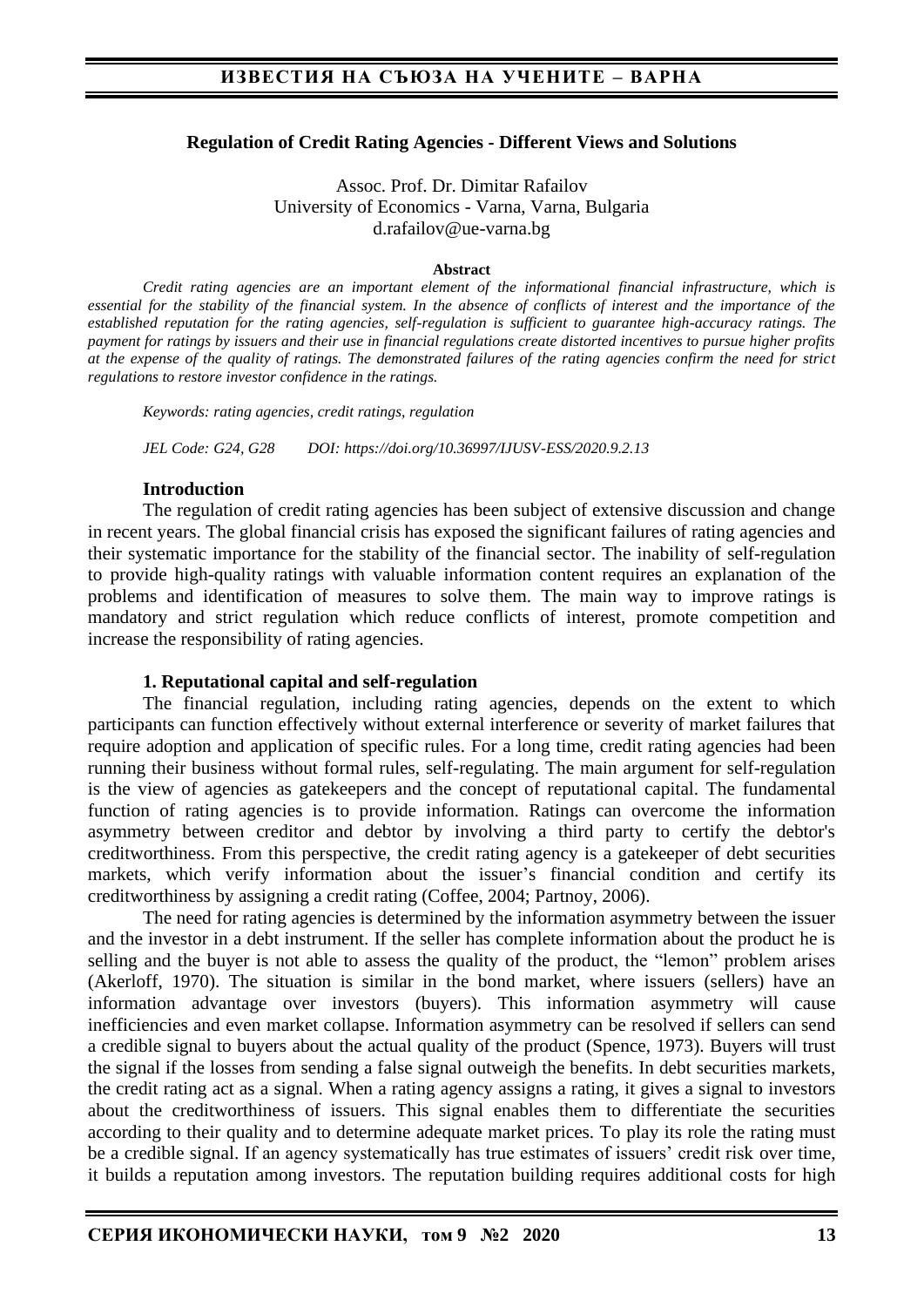quality analysis, but rating agency receives higher fees due to the higher reputation among investors. The credit rating will be a reliable signal, because if the rating agency assigns a false rating, its gains will be much smaller than the losses. In short run the agency would receive additional fees form incorrect high ratings because it will attract more issuers. In the long run, however, the agency will suffer much greater losses due to damaged reputation and related rents (Dittrich, 2007, 21).

The idea of reputational capital has a long history<sup>1</sup> and has been applied to debt markets and credit rating agencies (Diamond, 1989; Mann, 1999; Partnoy, 1999; Brookfield and Ormrod, 2000; Schwarcz, 2002; Smith and Walter 2002). Until the beginning of the 21st century, the view that rating agencies certify creditworthiness based on their established reputation is widespread and accepted in theory and practice (Partnoy, 2002, 67-68). Any specific regulation is not needed, because the problems are solved by market forces. If a rating agency assigns incorrect ratings, it will lose its reputation and customers. New players, who offer better ratings, will enter the market. The three major credit rating agencies (Moody's, S&P, and Fitch), which have been successful for decades, are cited as evidence of the reputational capital they have acquired and an argument against strict regulation.

If the established reputation is important, the rating agencies themselves have an interest in improving their activities and no external supervision by a state regulator is needed. In this case, self-regulation is more appropriate. Self-regulating rating agencies set their own rules or adhere to generally accepted ones without being coerced. In self-regulation, there are no penalties for breaking the rules. The control is only by internal procedures or by criticism from market participants. In this regard, in case of deviation from the rules, the agencies must publicly explain the reasons for this ("comply or explain" principle).

For a significant period of time (actually until the global financial crisis), the activities of rating agencies had been largely subject to self-regulation, and this was considered to be sufficient (Gillen, 2008). Each rating agency had adopted its own internal rules that govern its rating process. Aiming more efficiency and unification in 2003 International Organization of Securities Commissions (IOSCO) published Principles Regarding the Activities of Credit Rating Agencies (IOSCO, 2003). The principles referred four areas: quality and integrity in the rating process; independence and conflicts of interest; transparency and timeliness of ratings disclosure and confidential information. The four main principles are: 1) Credit Rating Agencies should endeavor to issue opinions that help reduce the asymmetry of information among borrowers, lenders and other market participants.; 2) Credit Rating Agency ratings decisions should be independent and free from political or economic pressures and from conflicts of interest arising due to the Credit Rating Agency's ownership structure, business or financial activities, or the financial interests of the Credit Rating Agency's employees. Credit Rating Agencies should, as far as possible, avoid activities, procedures or relationships that may compromise or appear to compromise the independence and objectivity of the credit rating operations.; 3) Credit Rating Agencies should make disclosure and transparency an objective in their ratings activities.; 4) Credit Rating Agencies should maintain in confidence all non-public information communicated to them by any issuer, or its agents, under the terms of a confidentiality agreement or otherwise under a mutual understanding that the information is shared confidentially.

To specify the Principles in 2004 IOSCO published Code of Conduct Fundamentals for Credit Rating Agencies, amended in 2008 and 2015 г. (IOSCO, 2004; IOSCO, 2008, IOSCO, 2015). All three leading rating agencies (Moody's, S&P, and Fitch) have implemented IOSCO Principles and Code in their own internal rules (Fitch Ratings, 2017; S&P Global Ratings, 2018; Moody's Investors Service, 2020). However, all three agencies exclude liability for damages for

<sup>&</sup>lt;sup>1</sup> The value of reputation in economic relationships was discussed by Adam Smith (Smith, 1766, 253-254). More complete model of the reputation mechanism was developed by Shapiro (1983) for product markets.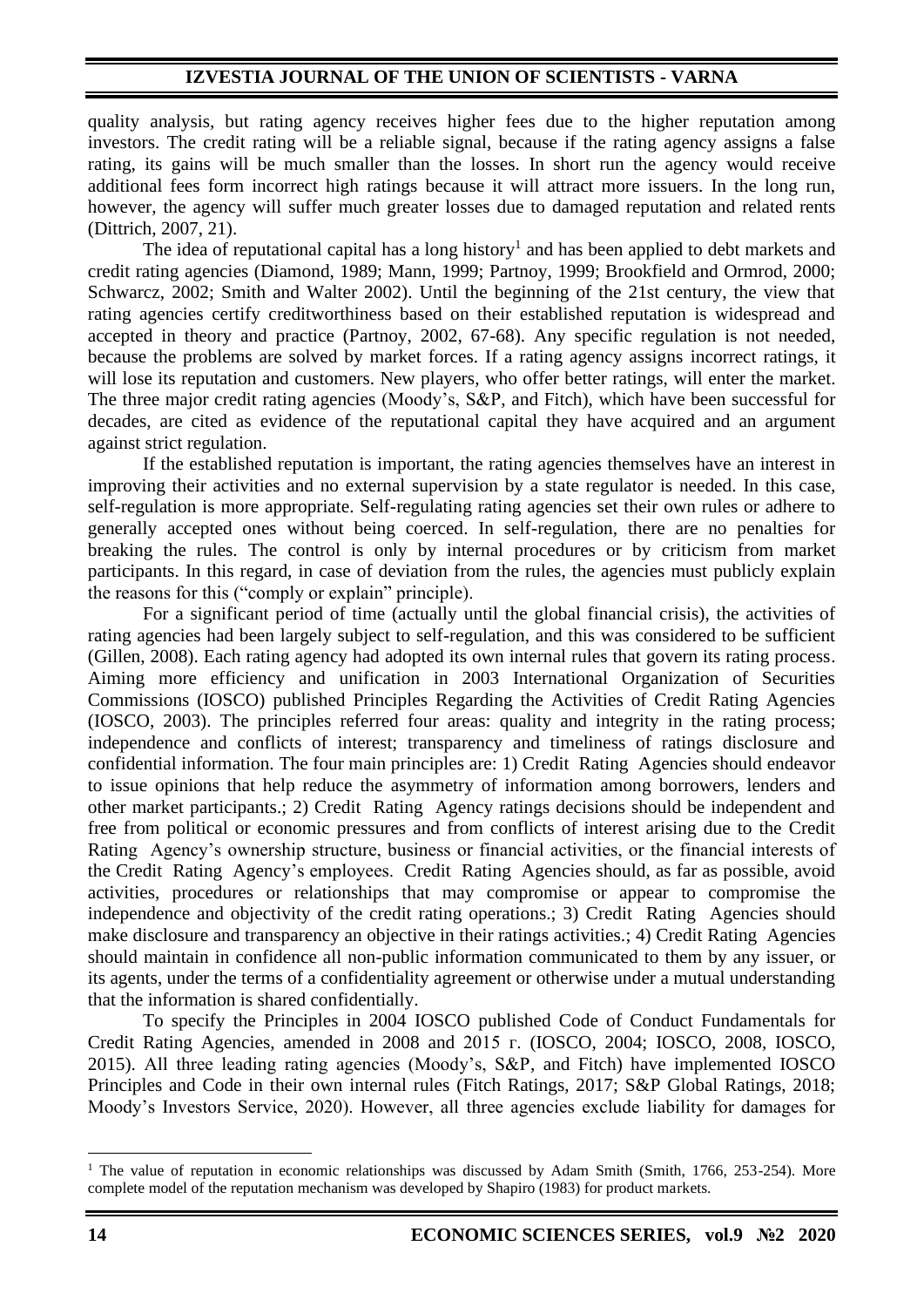# **ИЗВЕСТИЯ НА СЪЮЗА НА УЧЕНИТЕ – ВАРНА**

violating their code of conducts. Deviations from the IOSCO Principles and Code are only explained, but the agencies are not penalized for such deviations.

### **2. Regulatory license, conflicts of interest, and need of strict regulation**

For decades, the reputation model had been applied to rating agencies. Ratings had been considered to have positive value for the markets and significant changes had not been needed (Hill, 2004). The events in end of the 20th and the beginning of the 21st century, however, questioned this view. In a number of cases of financial trouble and bankruptcy (Penn Central bankruptcy in 1970, New York City fiscal crisis in 1976, Orange County default in 1994, Asian financial crisis in 1997, collapse of Long-Term Capital Management (LTCM) in 1998, Enron and World-Com bankruptcies in 2001) agencies assigned too high (investment) ratings, lowering them shortly (and too late) before defaults and thus not responding in time to the increased credit risk (Moosa, 2017). With the beginning of the subprime crisis in 2007, led to the global financial crisis of 2008, the failure of rating agencies to provide accurate and timely assessments, especially with regard to structured finance products, finally became clear. The ratings assigned to a significant number of instruments were too high and inflated, changing slowly as market conditions change (White, 2013). There is a consensus that rating agencies are one of the factors that have contributed to increasing systemic risk and deepening the crisis (Moosa, 2017; Partnoy, 2017). Large rating agencies were fined with significant amount of money<sup>2</sup> and acknowledged that they had lowered their standards and intentionally inflated their ratings (Joffe, 2018).

The issues with quality and reputation of rating agencies can be explained by changes in their business model and regulations. Initially, the agencies received fees from bond investors. In the investor-pays business model, agencies assess the creditworthiness of issuers and sell this information to investors. Thus, rating agencies have an interest in maximum accuracy of ratings, because otherwise investors will not pay for their services. In the late 1960s and early 1970s agencies adopted issuer-pays model<sup>3</sup>, which is used in the present. Under this model, rating agencies receive their revenues from issuers and become dependent on them. The agencies have an incentive to overrate the creditworthiness of the debtors and to determine a rating higher than the actual one because by doing so they will attract more clients and will not lose present ones who would go to another agency. This is in conflict with investors' interests requiring adequate assessments of the issuer's credit risk. Dependence on issuers is also increasing by the additional services (e.g. consulting) that rating agencies provide when issuing debt securities.

Changes in financial regulations are also essential. After the 1930s in the United States was introduced the restriction that various financial institutions (first banks and then insurance companies, pension funds) could buy and hold only investment grade securities and investment in speculative securities was prohibited. Determination of investment and speculative grade is based on "recognized rating manuals" e.g. credit ratings (White, 2013). In 1975 the regulatory use of ratings deepened with the use of credit ratings in determining the capital requirements for securities firms. The important change was that only ratings assigned by a nationally recognized statistical rating organization (NRSRO) can be used for regulatory purposes. The three major rating agencies were certified for NRSRO, thus gave them the status of quasi-regulatory bodies. In the following years, the regulatory use of only NRSRO ratings was also introduced for banks, investment companies and other financial institutions (Partnoy, 2002, 72-78). With the development of

<sup>&</sup>lt;sup>2</sup> In settlement agreement with The Department of Justice and several states S&P paid \$1.375 billion penalty and admitted that the company declined to downgrade underperforming assets because it was worried that doing so would hurt the company's business (US Department of Justice, 2015). In similar agreement Moody's paid nearly \$864 million and admitted that company used a more lenient standard for Aaa structured instruments and did not issue publications about this practice to the general market (US Department of Justice, 2017).

<sup>&</sup>lt;sup>3</sup> In 1968 S&P adopted issuer-pay model for all municipal bonds. In 1970 Moody's began charging issuers for both corporate and municipal bond ratings. In 1974 S&P began charging corporate bond issuers too (Jiang, Stanford, and Xie, 2012).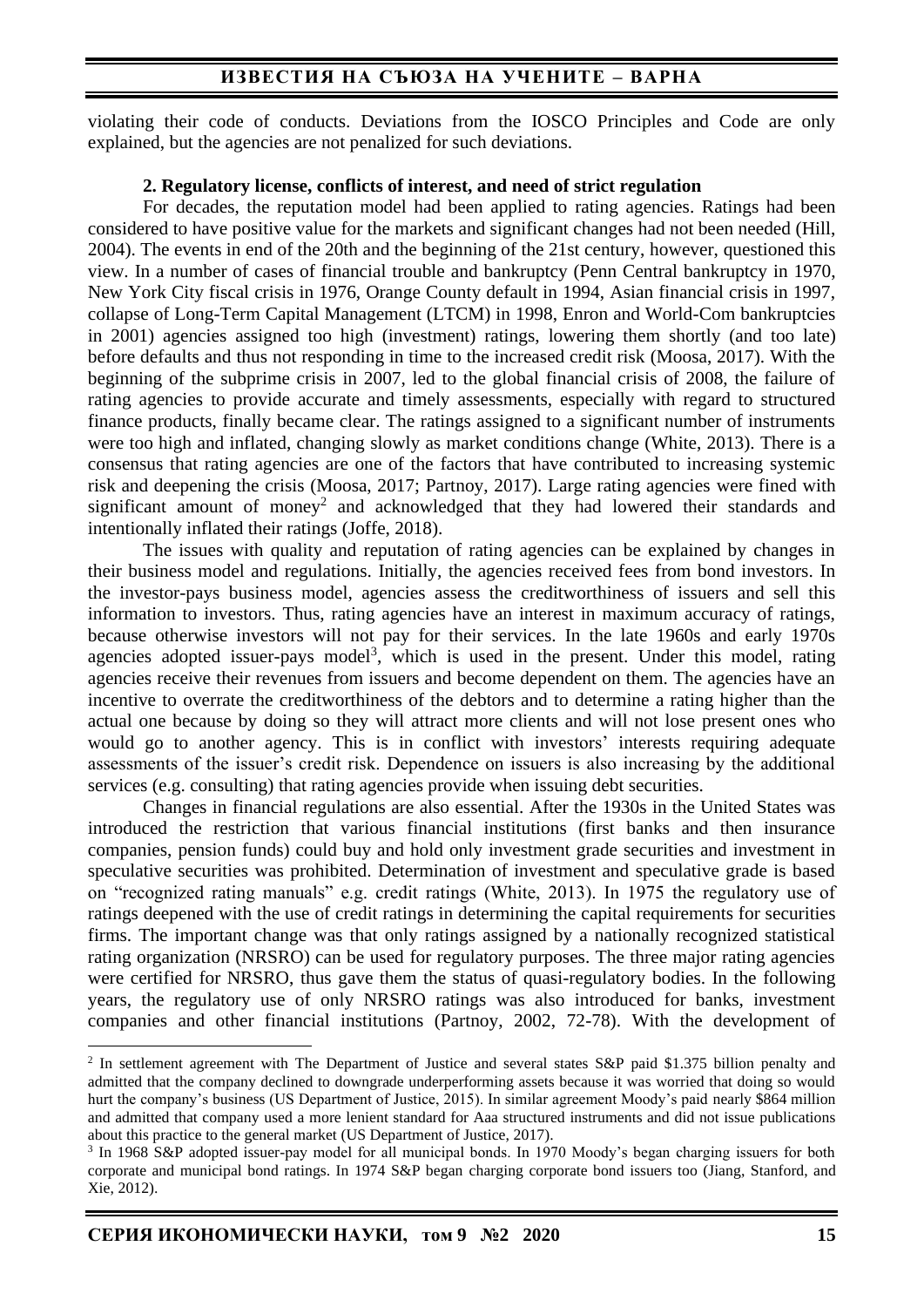financial markets, the regulatory status of ratings extends to other countries. In the EU, ratings are used in a number of financial regulations (Blaurock, 2007). They are often used in a number of other countries (BIS, 2000). With the implementation of the Basel II Accord (International Convergence of Capital Measurement and Capital Standards: A Revised Framework) after 2004 (BIS, 2004), the regulatory license of ratings became global. Ratings are used by regulators to restrict investment and set capital requirements for financial institutions. Rating agencies became private institutions with regulatory status and their services are mandatory for investors and issuers. Thus, ratings must be used regardless of their quality and there is no market mechanism to remove agencies with incorrect credit risk assessments of issuers.

The regulatory license and the issuer-pays model are the reasons for the failure of the reputation view. A third party to send a reliable signal and certify the quality of an asset, three conditions must be met (Megginson and Weiss, 1991). First, the certifying agent must have reputational capital at stake, that can be lost in wrong certification. Second, the value of the agent's reputational capital must be greater than the largest possible gain from false certification. Third, it must be costly for the issuing firm to purchase the services of the certifying agent, and the cost must be increasing with the increase of information asymmetry. These condition can be applied to reputational capital model of credit rating agencies. Rating agencies have reputational capital that they can lose by assigning wrong ratings. Reputational capital losses may be greater than the additional fees rating agencies could receive from a false rating. Ratings are costly, and the cost could be higher if they have more information content. But the three conditions are not satisfied by rating agencies (Partnoy, 1999). First, rating agencies have little reputational capital at stake. Due their regulatory status, investors have no choice but to trust them. In addition, agencies can easily achieve minimum reliability of ratings by following the changes in the prices of the debt instruments they assess. Second, the gain from inaccurate ratings vastly exceeds the cost of any loss in reputational capital. Due to the issuer-pays model, rating agencies can receive significantly higher fees if they set higher ratings. This is especially true for structured finance products - the history of the global financial crisis has shown that by assigning inflated ratings rating agencies made huge profits without worrying about losing their reputation. In addition, the agencies' assessments are treated as opinions and they do not bear legal liability. Third, the agencies' services are not costly to copy. Rating movements just follow the debt markets and ratings are easy to be predicted after the market events. Because reputational capital can not provide reliability of credit ratings self-regulation does not work.

Another argument against self-regulation is the protection of investors' rights. The ratings affect their interests for two reasons. First, rating fees are part of the issuance costs and thus increase the issue price paid by investors. Second, due to the regulatory use of ratings, investors are required to reckon with them in their investment decisions. In the absence of regulation, investors can not sue rating agencies because they do not enter into a contract with them and do not have a direct relationship. In this regard, formal rules are needed to make agencies accountable to investors.

The need for statutory regulations is also determined by the deterrence effect (Hemraj, 2015, 22-24). If rating agencies self-regulate, they will not face sanctions for violating the rules. If the reputation is irrelevant, they will continue to harm the interests of investors. Statutory regulation includes penalties for violations that have a deterrent effect on the behavior of rating agencies, harmful for the interests of investors and other stakeholders.

The described arguments substantiate the need for strict regulation of the activity of rating agencies. Regulations should be mandatory and enforced by a state regulator, which would impose sanctions for violation of the rules.

#### **3. Current state and perspectives for regulation**

The need for strict regulation of rating agencies has been undoubtedly confirmed by the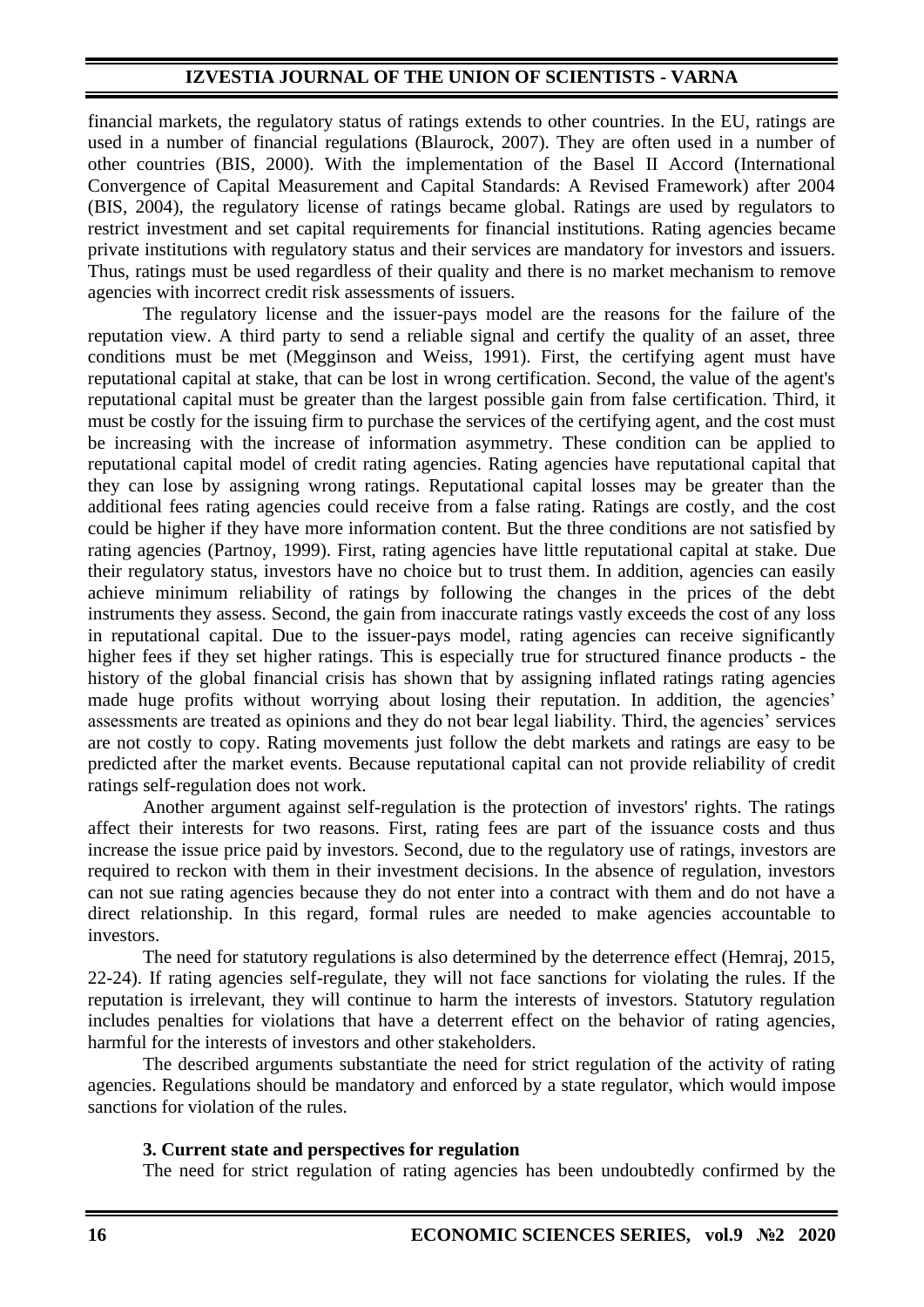global financial crisis. As a result, in most countries mandatory rules have been introduced<sup>4</sup> in the following areas:

• Increasing competition. Clear rules for the registration of rating agencies are introduced. which apply equally to all. Agencies are prohibited from forcing issuers to use their services by lowering ratings or selectively changing the methodologies for determining them. Unsolicited ratings are regulated and must be clearly marked and distinguished from the others. In structured instruments, rating agencies are required to provide access to all information available and used to determine the rating of that instrument to any other registered agency that requires access to such information. In addition, in the EU, agencies must make publicly available all information on the loss and cash flow analysis on the basis of which structured instruments are valued. In order to stimulate competition and increase accuracy, EU regulations require a structured finance rating to be assigned by at least two agencies. European rules also require issuers to consider hiring a smaller rating agency (with less than 10% market share) in cases where two or more rating agencies are hired. If such a smaller agency is not hired, this must be documented.

• Reducing conflicts of interest. As a general principle, rating agencies must identify any conflicts of interest that may lead to the inadequate ratings and organize their activities in a way to avoid such conflicts. In particular, persons who are related to or receive remuneration from the issuer or another party with an interest in it shall be prohibited from assigning the rating. In addition, the remuneration of the persons assigning the ratings can not depend on the revenues that the agencies receive from the rated companies. Credit specialists have to be rotated so that an expert does not participate in determining the rating of the same issuer for an extended period of time. Rating agencies are prohibited from providing additional advisory services that directly affect the credit rating, including the design of structured finance products. The agencies are obliged to appoint a compliance officer to monitor compliance with all regulatory requirements, as well as to maintain a review function that monitors the adequacy of the applied methodologies. The activity and remuneration of the compliance officer and the rating monitoring service must be independent of the rating activity.

• Ensuring transparency of credit rating agencies. In this regard, regulations require agencies to disclose detailed information on: legal structure and ownership; large customers; revenues from rating assessment; revenues from additional services; potential conflicts of interest and the system for avoiding them; assigned ratings; rating methodology, quantitative models and the assumptions in them; the percentage of defaults by individual rating categories, as well as other data needed to assess the rating accuracy; the results of compliance assessment with the regulations, etc. Agencies should provide public access to information on the history of their ratings, which should be in structured and machine readable format<sup>5</sup>.

• Liability of rating agencies. In the event of a legal requirements violation, regulators have the power to hold agencies accountable, including by imposing various penalties – fines, periodic financial sanctions, temporary ban on the issuance of credit ratings, suspension of the use of ratings for regulatory purposes, termination of the registration of the agency. The affected persons can seek in court compensation for damages caused by the activities of rating agencies, but it is not absolute. In the US, private claims can be dismissed on the basis of protection of freedom of speech, while in the EU investors and issuers can seek damages, but only to the extent that relevant national law allows.

<sup>4</sup> In the USA the regulations were introduced with Credit Rating Agency Reform Act of 2006 and Dodd-Frank Wall Street Reform and Consumer Protection Act from 2010. In the EU was adopted Regulation (EC) No 1060/2009 of the European Parliament and of the Council of 16 September 2009 on credit rating agencies. Similar regulations were adopted in many other countries (Kruck, 2011; Darbellay, 2013).

<sup>&</sup>lt;sup>5</sup> In the USA rating agencies must provide on their internet sites information on ratings for the (history of ratings) in XBRL (eXtensible Business Reporting Language) format with standard taxonomy. In the EU European Rating Platform provides public access to information on rating agencies and historical data of their ratings.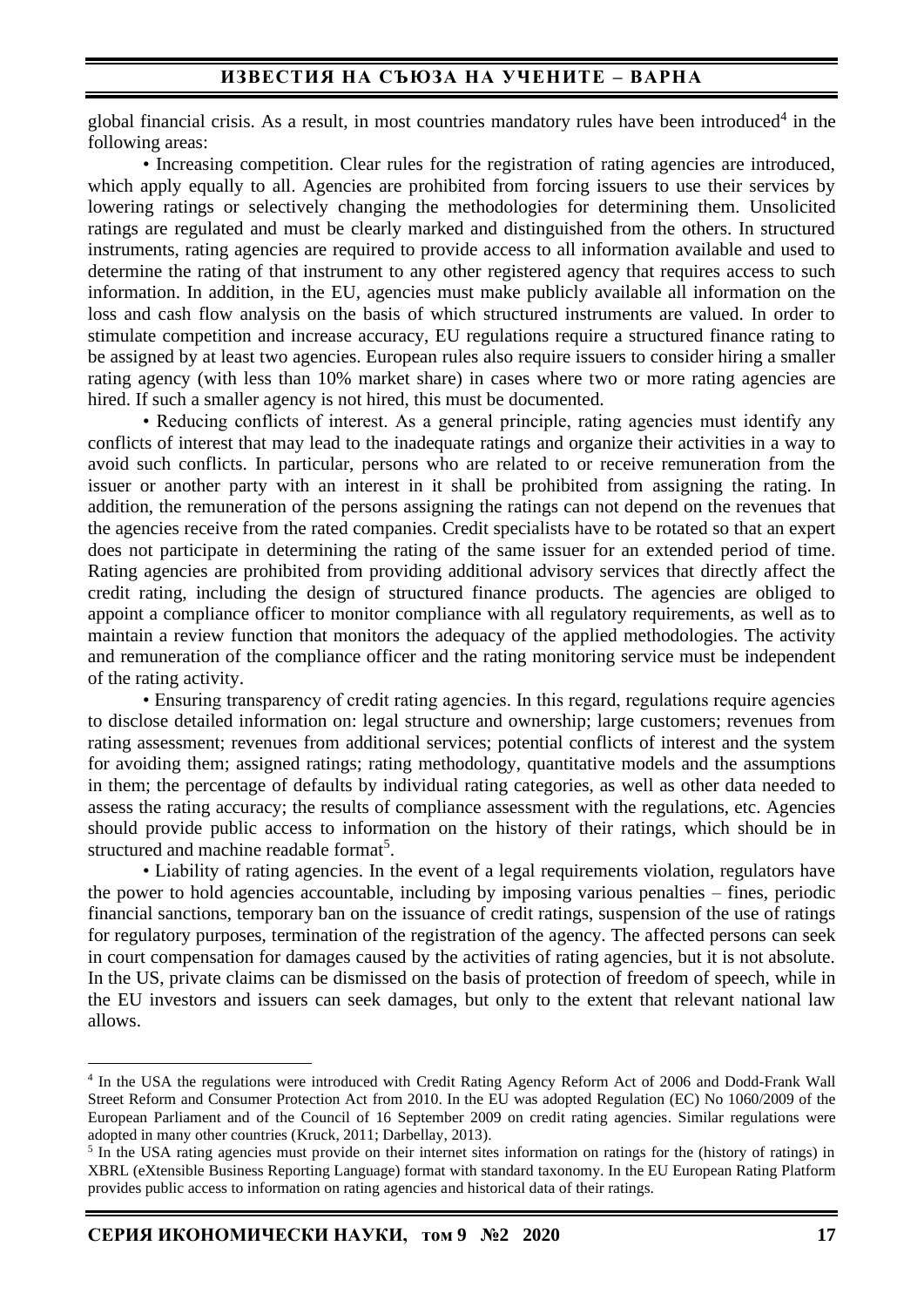• Limiting the regulatory use of ratings. In this respect, US and EU approaches differ. In the United States, a more radical approach is used by removing regulations based on ratings, including those of banks, investment companies and other financial institutions. All federal agencies must remove any reference to credit ratings. However, this requirement does not apply to the supervision of defined benefit pension funds, as well as insurance companies, which are regulated at the state level. In the EU, financial institutions are required to have their own credit risk assessment of issuers or financial instruments, which can not be based solely on a rating. However, this allows ratings to be used in combination with other indicators in credit assessments, which partially preserves their regulatory status.

The credit rating agencies regulations introduced in the last decade have had a positive impact, but there are still some unresolved issues in this field. The oligopolistic situation in the credit rating market has not changed, with the three large agencies still having over 90% market share. Although there has been an improvement in compliance with the rules, rating agencies still infringe regulations of transparency, compliance with adopted policies, procedures and methodologies, prevention of conflicts of interest, quality of internal control mechanisms in assigning ratings, corporate management, etc. (SEC, 2020). The disclosed methodologies applied in determining credit ratings are not transparent enough, contain many subjective elements and can not be re-applied by an outside person. Rating agencies still react slowly, usually reviewing ratings once every few months. The informational content of the ratings can be increased – in addition to the rating as a combination of letters, which reflect relative probability of default, the rating agency can provide an assessment of absolute probability of default, loss given default and recovery rate.

To overcome the described issues, the following changes in the regulations of rating agencies can be recommended:

• Complete removal of the regulatory status of ratings. This requires changing the whole set of regulations of the financial system, removing any reference to ratings in determining capital requirements, restrictions on investment policy, liquidity management and other regulated aspects of the activities of all financial institutions. The financial institutions should implement their own credit risk assessment methodologies that are subject to supervision for accuracy. Removing the regulatory use of ratings requires not only changes in rules, but also an increased organizational, human and financial capacity of financial regulators in order to adequately evaluate the accuracy of the credit risk assessment systems used by supervised institutions. In this regard, a good example is banking regulation, where the development, implementation and supervision of internal credit risk management systems without reference to outside ratings is widespread (White, 2016). In addition to changes in financial regulations, governments and other public organizations should not mechanically use ratings to determine their investment policy and cost management. They may independently perform own credit risk analyzes or outsource them on a competitive basis to external credit analysts, including rating agencies.

Removing regulatory requirements based on credit ratings will put strong pressure on rating agencies to improve accuracy and information content of their rating systems, because they are going to lose their market power and will have to compete with all entities that specialize in analysis of credit information. If this is achieved, the strict regulations of the rating business can be removed, including elimination of registration and licensing. Ratings will be treated as investment advice and agencies will only have to comply with requirements for liability and protection of clients' interests. The lower barriers of entry for new players, reduced cost of enforcing regulations, increased competition and innovation will further improve the volume and quality of information in credit markets.

However, until the complete removal of the regulatory use of ratings, the current regulations must be enhanced in the following directions:

• Global harmonization of regulations. Although many of the rules regulating rating agencies are similar in the US, the EU and other financial markets, there are still differences that allow rating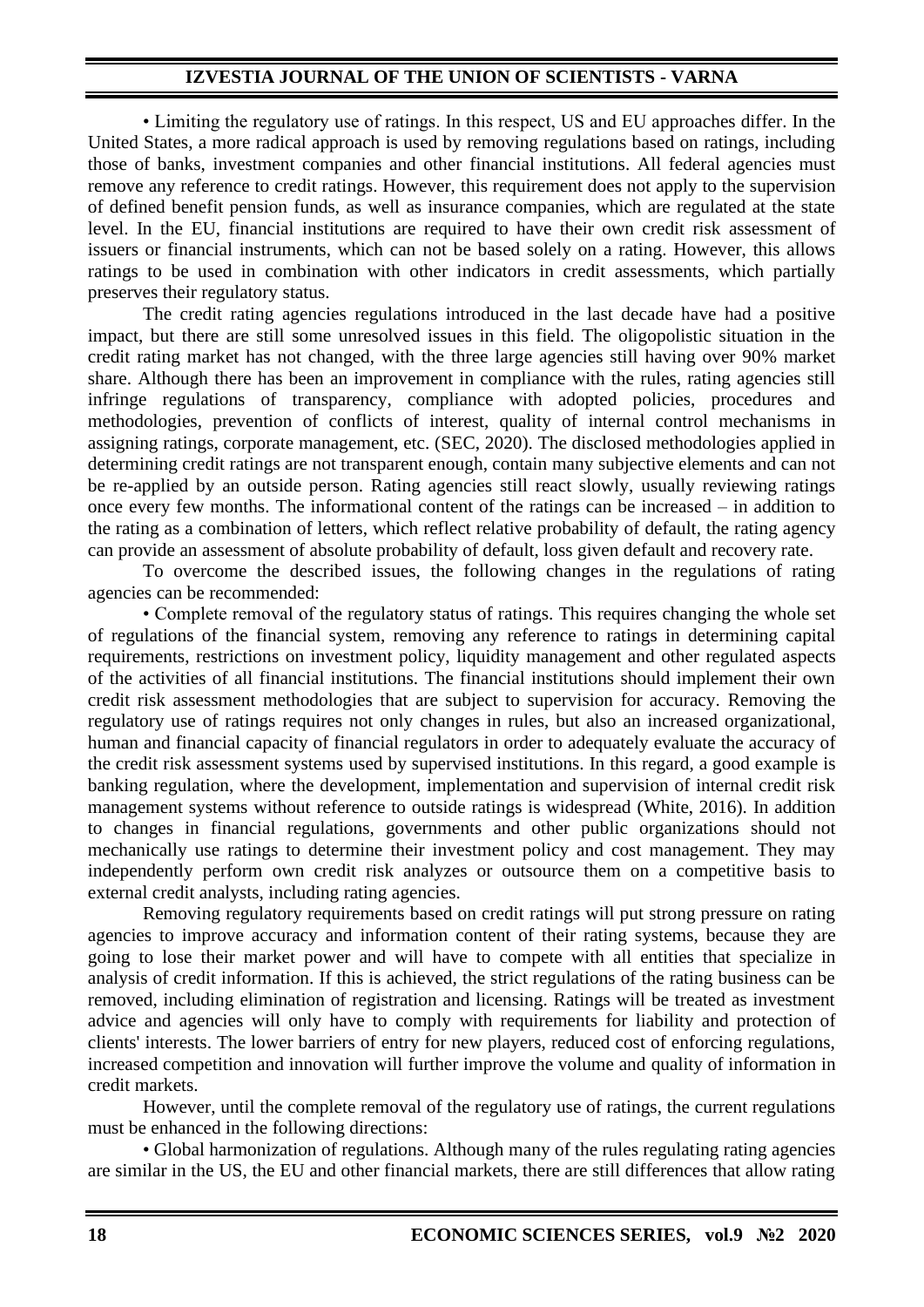# **ИЗВЕСТИЯ НА СЪЮЗА НА УЧЕНИТЕ – ВАРНА**

agencies to benefit from the most "liberal" regime in different countries. The global nature of the big agencies requires a global approach in regulation. International convergence is facilitated by common regulatory problems and goals in different countries. The International Organization of Securities Commissions (IOSCO) is an appropriate platform for reaching global agreement about rating standards (Campos, 2004).

• Regulation of rating agencies by an independent and autonomous regulatory authority. Rating agencies' functions are similar to those of registered auditors and their supervision should be carried out in a similar way – by a separate and independent body. At present, supervision is in the competence of the regulators of the securities markets. This facilitates close and intensive relations between regulator and issuers, investors and rating agencies, which make supervisors dependent on the supervised (Partnoy, 2017). From this point of view, a separate supervisory authority is more appropriate.

• Stimulating competition and mitigating conflicts of interest. In this regard, appropriate measures are:

- facilitating access to information for credit risk analysis. The assessment of the probability of default is based on data from financial statements of the issuers and market value of their securities. At the moment, part of the information is public, as it is disclosed through the commercial registers and the registers of financial regulators. The main impediment to analysis is the unstructured form of this information, which is difficult and expensive to collect and process. To facilitate access, requirements about information disclosure should be introduced. The issuers have to publish all data in a structured form that is easy to machine processing (Joffe, 2018). The most appropriate is the XBRL format with standardized structure. In addition to companies, central and local governments, and other public organizations that issue debt securities must publish data in a structured form.

If the issuers are not public companies and are assigned a rating, they should be required to disclose the same information as public companies. Disclosure of information should also apply to structured finance instruments, including the characteristics of the assets to be securitized. A disclosure requirement should also be introduced for local authorities and public organizations to which a credit rating is assigned (White, 2016).

Having detailed, publicly accessible and computer readable information on issuers and securities will greatly facilitate credit analysis and enable smaller agencies and independent analysts to provide credit evaluations that are alternative to ratings. Greater public awareness will make rating agencies more responsible. They will not follow demand of issuers for higher ratings, because such behavior will be easily noticed.

- accepting alternative assessments for regulatory use. Competition in credit risk analysis may increase if, in addition to the ratings of registered agencies, the opinions of independent analysts are recognized for regulatory purposes (Joffe, 2018). Regulators may accept the analyses made by academic researchers, research centers, universities and non-profit organizations that have credit market expertise. If their methodologies are well documented, publicly disclosed and approved by regulators, they can be used as an alternative to credit ratings.

- rotation of rating agencies. Similar to auditors, when an issuer uses the services of a rating agency, after а certain period the issuer must change the agency (Jeon and Lovo, 2013). This will promote competition and limit the agency's commitment with issuers and the resulting conflict of interest.

- fee regardless of the rating. If issuers pay fees to rating agencies before the rating is assigned or before the selection of rating agencies, it will reduce the incentive to set inflated ratings (New York State Attorney General, 2008).

- disclosure of fees payed by issuers to rating agencies for ratings and other consulting services. There is a similar requirement for audit services, and the disclosure of such information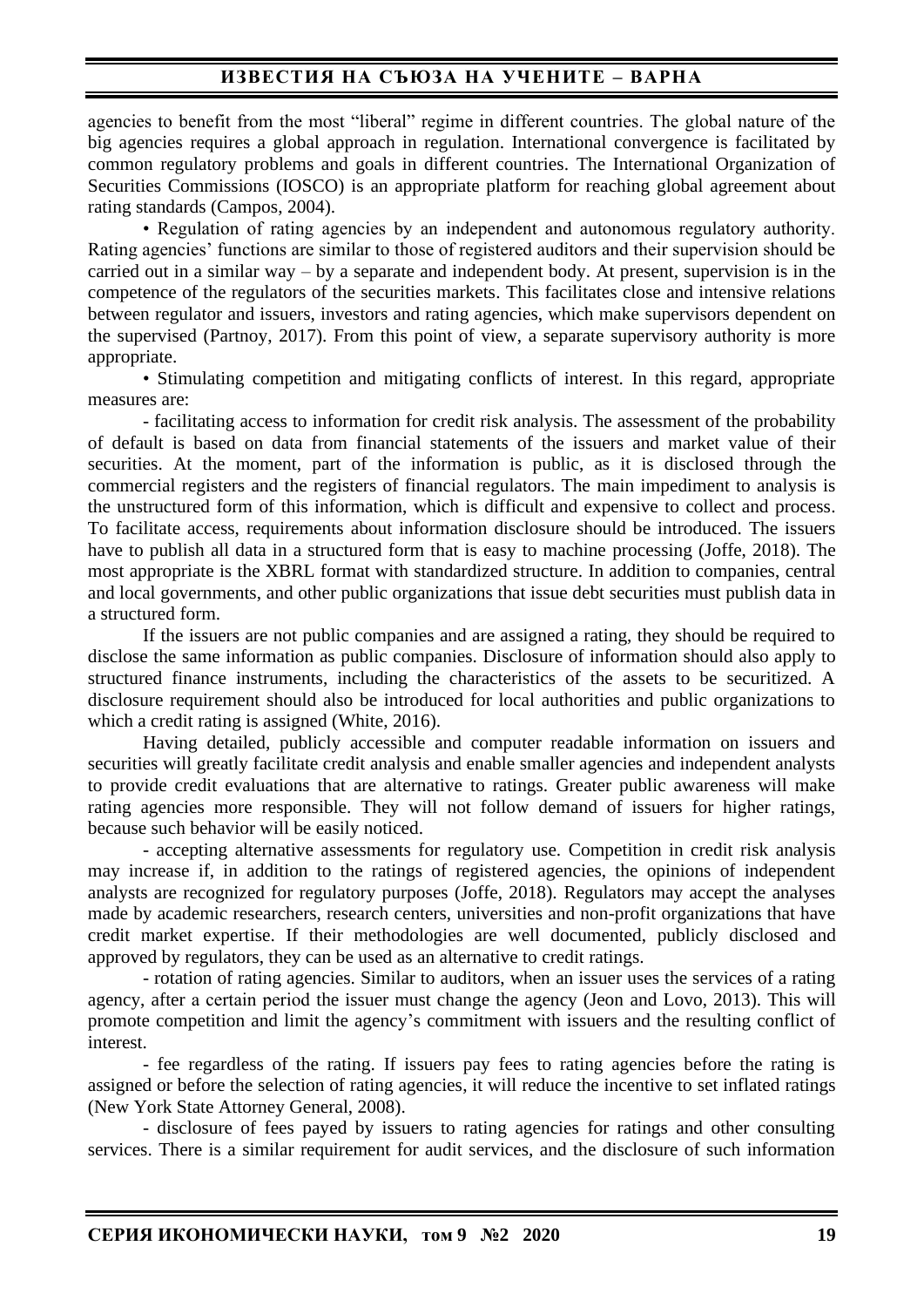will show investors the degree of dependence of agencies on issuers and will provide an indication of a conflict of interest (Jiang, Stanford, and Xie, 2012).

• Greater transparency of rating agencies. In this regard, rating agencies should publish a detailed description of the quantitative methods they use so that they can be applied and verified by outsiders. This will significantly facilitate external control over their activities. In addition, when an infringement is found, the regulator has to disclose the agency committed the infringement and what exactly it is. Currently, regulators only report identified violations and do not disclose names of agencies.

• Increased liability of rating agencies. The regulations must allow all persons concerned to claim in courts compensations for damages from the rating agency infringed the rules. It must be clearly defined in which cases the compensation is due and the possibility of excluding liability must be removed, including on the basis of arguments such as the protection of freedom of speech or gaps and exceptions in civil law.

# **Conclusion**

Credit rating agencies are important participants in debt markets that reduce information asymmetry about credit risk. As gatekeepers, they can send a credible signal to investors about the issuer's creditworthiness. If rating agencies have trust and accumulated reputational capital, no mandatory regulations are needed and they can self-regulate. However, the global financial crisis has shown that the model of reputational capital and self-regulation does not work. The main reasons are the transition to issuer-pays business model and the widespread use of ratings for regulatory purposes. These developments create significant conflicts of interest with investors and minimize the importance of reputation for agencies. This justifies the need for strict regulation of rating agencies, which was introduced in the last decade. Regulations have introduced rules to reduce conflicts of interest and increase transparency and liability of rating agencies.

Despite significant progress, further improvement of regulations towards the complete removal of regulatory status of ratings, global harmonization of regulations, and greater competition, transparency and liability of rating agencies can be recommended.

# **References**

- 1. Akerloff, G. (1970) The Market for "Lemons": Quality Uncertainty and the Market Mechanism. *Quarterly Journal of Economics*, 84 (3), pp. 488-500.
- 2. BIS (Bank for International Settlements) (2000) Credit Rating and Complementary Sources of Credit Quality Information. *Basel Committee on Banking Supervision Working Papers*, No. 3, August 2000. [Online] Available from: https://www.bis.org/publ/bcbs\_wp3.pdf [Accessed 25/08/2020].
- 3. BIS (Bank for International Settlements) (2004) International Convergence of Capital Measurement and Capital Standards: A Revised Framework. *Basel Committee on Banking Supervision*, June 2004. [Online] Available from: https://www.bis.org/publ/bcbs107.pdf [Accessed 25/08/2020].
- 4. Blaurock, U. (2007) Control and Responsibility of Credit Rating Agencies. *Electronic Journal of Comparative Law*, 11 (3). [Online] Available from: http://www.ejcl.org/113/article113- 16.pdf [Accessed 25/08/2020].
- 5. Brookfield, D. and Ormrod, P. (2000) Credit Agency Regulation and the Impact of Credit Ratings in the International Bond Market. *European Journal of Finance*, 6 (4), pp. 311-331.
- 6. Campos, R. (2004) *Speech by SEC Commissioner: The Global Marketplace and a Regulatory Overview*, Amsterdam, Netherlands, September 17, 2004. [Online] Available from https://www.sec.gov/news/speech/spch091704rcc.htm [Accessed 25/08/2020].
- 7. Coffee, J. (2004) Gatekeeper Failure and Reform: The Challenge of Fashioning Relevant Reforms. *Boston University Law Review*, 84, pp. 302-364.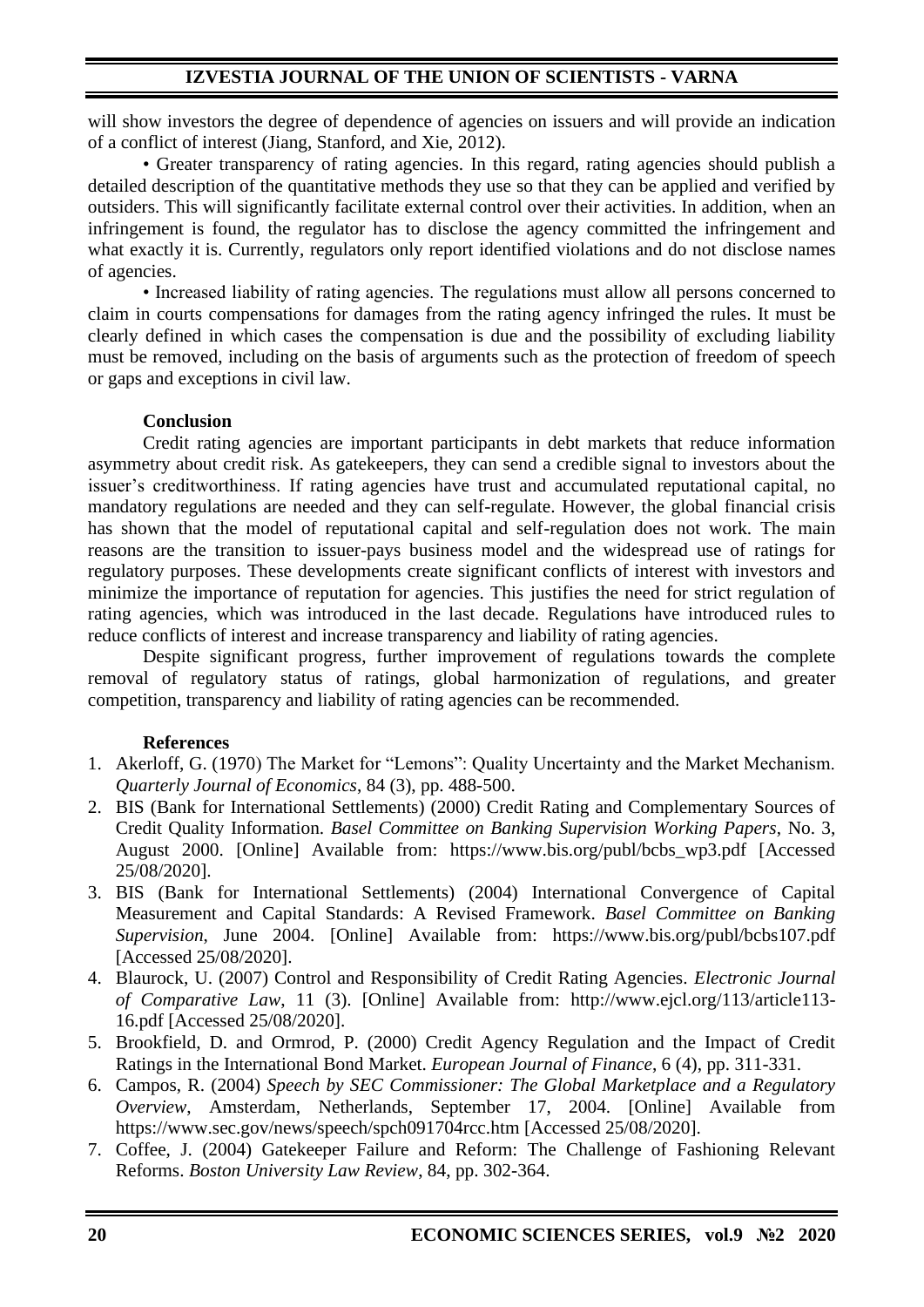# **ИЗВЕСТИЯ НА СЪЮЗА НА УЧЕНИТЕ – ВАРНА**

- 8. Darbellay, A. (2013) *Regulating Credit Rating Agencies*. Northampton, MA: Edward Elgar.
- 9. Diamond, D. (1989) Reputation Acquisition in Debt Markets. *Journal of Political Economy*, 97 (4), pp. 828-862.
- 10. Dittrich, F. (2007) *The Credit Rating Industry: Competition and Regulation*. lulu.
- 11. Fitch Ratings (2017) Code of Conduct & Ethics July 2017. *Fitch*. [Online] Available from: https://www.fitchratings.com/ethics [Accessed 20/08/2020].
- 12. Hemraj, M. (2015) Credit Rating Agencies: Self-regulation, Statutory Regulation and Case Law Regulation in the United States and European Union. Cham: Springer International Publishing.
- 13. Gillen, O. (2008). The credit crunch breeds a rating agency watchdog. *Lexology*, October 31 2008. [Online] Available from: https://www.lexology.com/library/detail.aspx?g=c3b3d7b2 e40f-4d92-957b-4d95edf30d00 [Accessed 18/08/2020].
- 14. Hill, C. (2004) Regulating the Rating Agencies. *Washington University Law Quarterly*, 82 (1), pp. 43-94.
- 15. IOSCO (International Organization of Securities Commissions) (2003) IOSCO Statement of Principles Regarding the Activities of Credit Rating Agencies. *IOSCO*, 25 September 2003. [Online] Available from: https://www.iosco.org/library/pubdocs/pdf/IOSCOPD151.pdf [Accessed 20/08/2020].
- 16. IOSCO (International Organization of Securities Commissions) (2004) Code of Conduct Fundamentals for Credit Rating Agencies. *IOSCO*, December 2004. [Online] Available from: https://www.iosco.org/library/pubdocs/pdf/IOSCOPD180.pdf [Accessed 20/08/2020].
- 17. IOSCO (International Organization of Securities Commissions) (2008) Code of Conduct Fundamentals for Credit Rating Agencies, Revised May 2008. *IOSCO*, March 2015. [Online] Available from: https://www.iosco.org/library/pubdocs/pdf/IOSCOPD271.pdf [Accessed 20/08/2020].
- 18. IOSCO (International Organization of Securities Commissions) (2015) Code of Conduct Fundamentals for Credit Rating Agencies – Final Report. *IOSCO*, May 2008. [Online] Available from: https://www.iosco.org/library/pubdocs/pdf/IOSCOPD482.pdf [Accessed] 20/08/2020].
- 19. Jeon, D. and Lovo, S. (2013) Credit rating industry: A helicopter tour of stylized facts and recent theories, *International Journal of Industrial Organization*, 31 (5), pp. 643-651.
- 20. Jiang, J., Stanford, M., and Xie, Y. (2012) Does it matter who pays for bond ratings? Historical evidence. Journal of Financial Economics, 105 (3), pp. 607-621.
- 21. Joffe, M. (2018) Unfinished Business: Despite Dodd-Frank, Credit Rating Agencies Remain the Financial System's Weakest Link. Policy Study No. 460, February 2018, *Reason Foundation*. [Online] Available from: https://reason.org/wp-content/uploads/2018/02/dodd-frank-creditrating-agencies-system-weak-link.pdf [Accessed 25/08/2020].
- 22. Kruck, A. (2011) *Private Ratings, Public Regulations: Credit Rating Agencies and Global Financial Governance*. New York: Palgrave Macmillan.
- 23. Mann, R. (1999) Verification Institutions in Financing Transactions. Georgetown Law Journal, 87, pp. 2225-2272.
- 24. Megginson, W., and Weiss, K. (1991) Venture Capitalist Certification in Initial Public Offerings. *Journal of Finance*, 46(3), pp. 879-903.
- 25. Moody's Investors Service (2020) Code of Professional Conduct, March 2020. *Moody's*. [Online] Available from: https://www.moodys.com/uploadpage/Mco%20Documents/Documents\_professional\_conduct.p df [Accessed 20/08/2020].
- 26. Moosa, I. (2017) The regulation of credit rating agencies: A realistic view. *Journal of Banking Regulation*, 18 (2), pp.180-200.
- 27. New York State Attorney General (2008) *Attorney General Cuomo Announces Landmark Reform Agreements with The Nation's Three Principal Credit Rating Agencies, June 5, 2008*